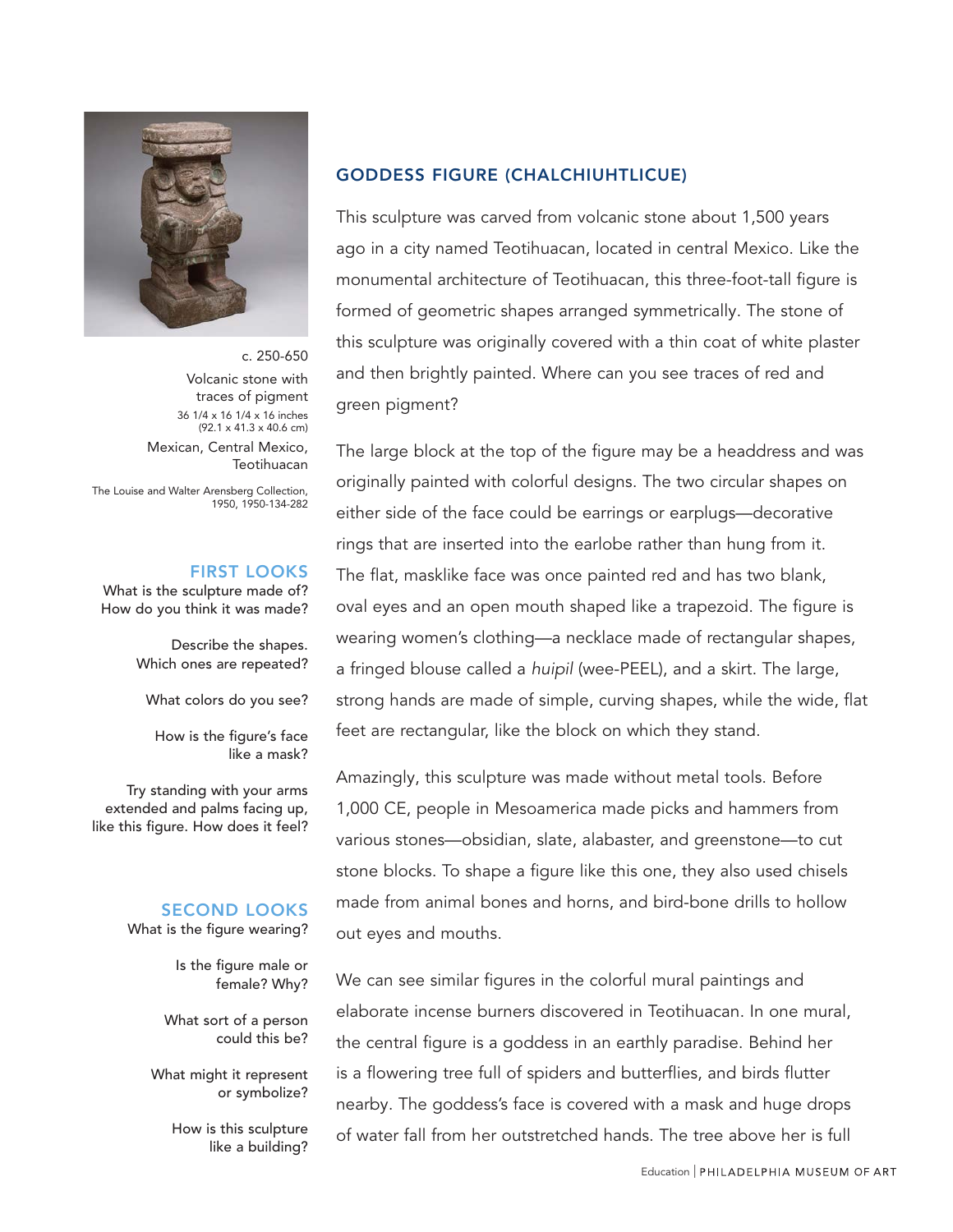of droplets of water, as if it had just rained. Below her is a cave filled with seeds. The outside of the cave is covered with maize (corn) and fruit trees, and surrounded by water and shellfish. This goddess and a storm god may have been the two primary deities worshiped by the people of Teotihuacan. The goddess was probably a personification of nature, perhaps of the earth itself. Although she looks stern, she was usually kind and generous, providing life-giving water and seeds. Like nature, she could also, at times, become violent.

### ABOUT TEOTIHUACAN

Teotihuacan was a great city that existed from 100 BCE to 700 CE in central Mexico, beginning thirteen centuries before the Aztec civilization. The Aztecs were so impressed by the organized plan of the city and the enormous size of the pyramids that they named it Teotihuacan, "The City (or gathering place) of the Gods." For over 700 years, Teotihuacan was the largest city in Mesoamerica, with a population of around 200,000. The two pyramids at Teotihuacan—the Pyramid of the Sun and the Pyramid of the Moon—were nearly as big as the pyramids in Egypt. The city was larger than imperial Rome, covering eight square miles. It is divided by an avenue more than one mile long and 55 yards wide—roughly half the length of a football field. This road is aligned on a north-south axis with the Pyramid of the Moon at the northern end, providing a dramatic route for processions. The Pyramid of the Sun, an even larger structure built over a watery cave, is on the eastern side of the avenue. The magnificent Temple of the Feathered Serpent faces a vast sunken plaza that could hold 60,000 people and is located in the southern part of the city.

The art and architecture at Teotihuacan seem to indicate the people's deep desire to be in harmony with nature and the cosmos. Unlike the Aztecs, there is little evidence of powerful male rulers, conquests, or captives in Teotihuacan. Instead, there may have been two important deities—the storm god and the goddess. Rather than living in small towns, the people of Teotihuacan lived in clusters of apartments in the city, which was organized on a grid plan. The open porches of the dwellings were decorated with thousands of colorful, well-crafted murals painted in a flat, abstract style. The murals featured peaceful, orderly scenes of gods and goddesses, people, animals, plants, and symbols. Many hundreds of abstract masks were discovered in Teotihuacan. Although the masks represent humans, they are not naturalistic and do not symbolize specific people.

Why did Teotihuacan culture develop in this way? One explanation is that around 50 BCE a volcano erupted, burying the nearby city of Cuicuilco (COO-ee-koo-EEL-ko) under a thick layer of lava. The